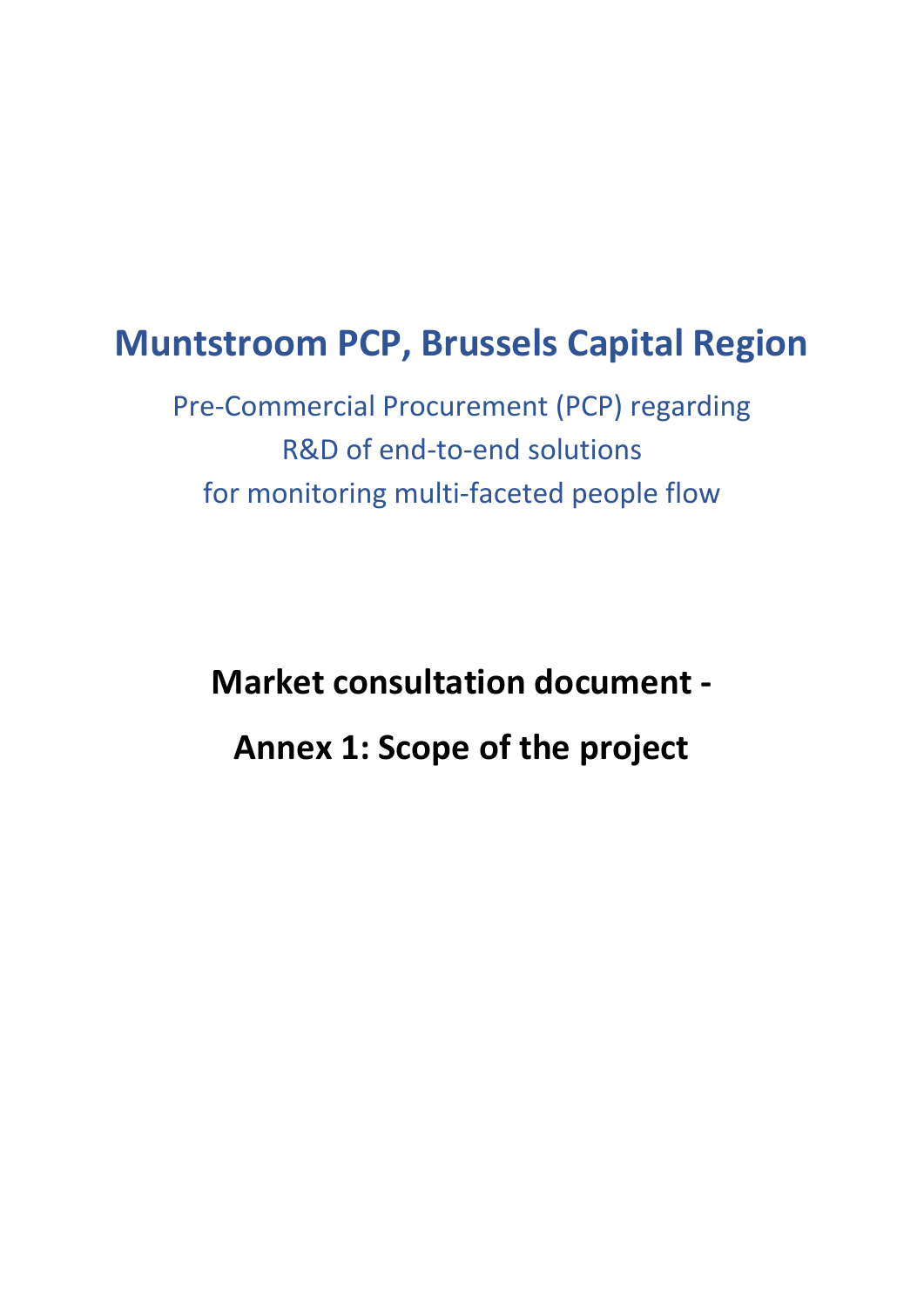# Table of contents

| 1              |     |  |  |  |  |
|----------------|-----|--|--|--|--|
|                | 1.1 |  |  |  |  |
|                | 1.2 |  |  |  |  |
| $\overline{2}$ |     |  |  |  |  |
| 3              |     |  |  |  |  |
|                | 3.1 |  |  |  |  |
|                | 3.2 |  |  |  |  |
|                | 3.3 |  |  |  |  |
|                | 3.4 |  |  |  |  |
|                | 3.5 |  |  |  |  |
|                | 3.6 |  |  |  |  |
|                | 3.7 |  |  |  |  |
|                | 3.8 |  |  |  |  |
| 4              |     |  |  |  |  |
|                | 4.1 |  |  |  |  |
|                | 4.2 |  |  |  |  |
|                | 4.3 |  |  |  |  |
| 5              |     |  |  |  |  |
|                | 5.1 |  |  |  |  |
|                | 5.2 |  |  |  |  |
|                | 5.3 |  |  |  |  |
|                | 5.4 |  |  |  |  |
|                | 5.5 |  |  |  |  |
|                | 5.6 |  |  |  |  |
|                | 5.7 |  |  |  |  |
|                | 5.8 |  |  |  |  |
|                | 5.9 |  |  |  |  |
| 6              |     |  |  |  |  |
|                | 6.1 |  |  |  |  |
|                | 6.2 |  |  |  |  |
|                |     |  |  |  |  |
|                |     |  |  |  |  |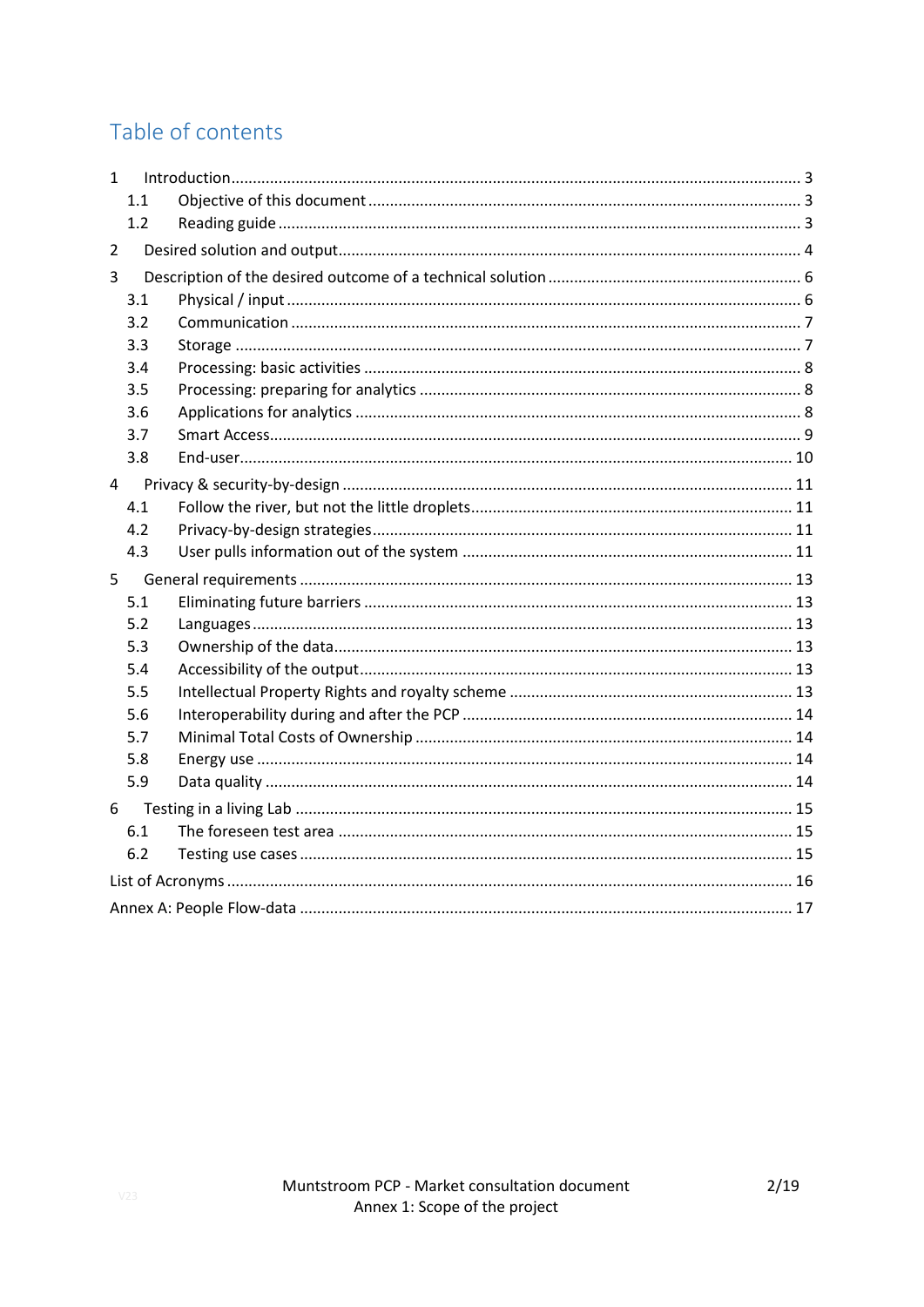## <span id="page-2-0"></span>1 Introduction

### <span id="page-2-1"></span>1.1 Objective of this document

As part of the Open Market Consultation and Open Client Dialogue, this document describes the scope of the Muntstroom PCP.

### <span id="page-2-2"></span>1.2 Reading guide

Chapter 2 describes the desired solution and output.

Chapters 3 to 5 describe the different elements that will be used to evaluate the initial offers of the technology suppliers and the outcomes of PCP-phase 1 (solution design) and PCP-phase 2 (prototype).

Chapter 6 describes PCP-phase 3 (Living Lab-phase), during which the developed prototypes from PCPphase 3 will be tested in the real environment. To evaluate this phase, use-cases have been drawn up. These are elaborated in Annex 2 of the Market consultation document.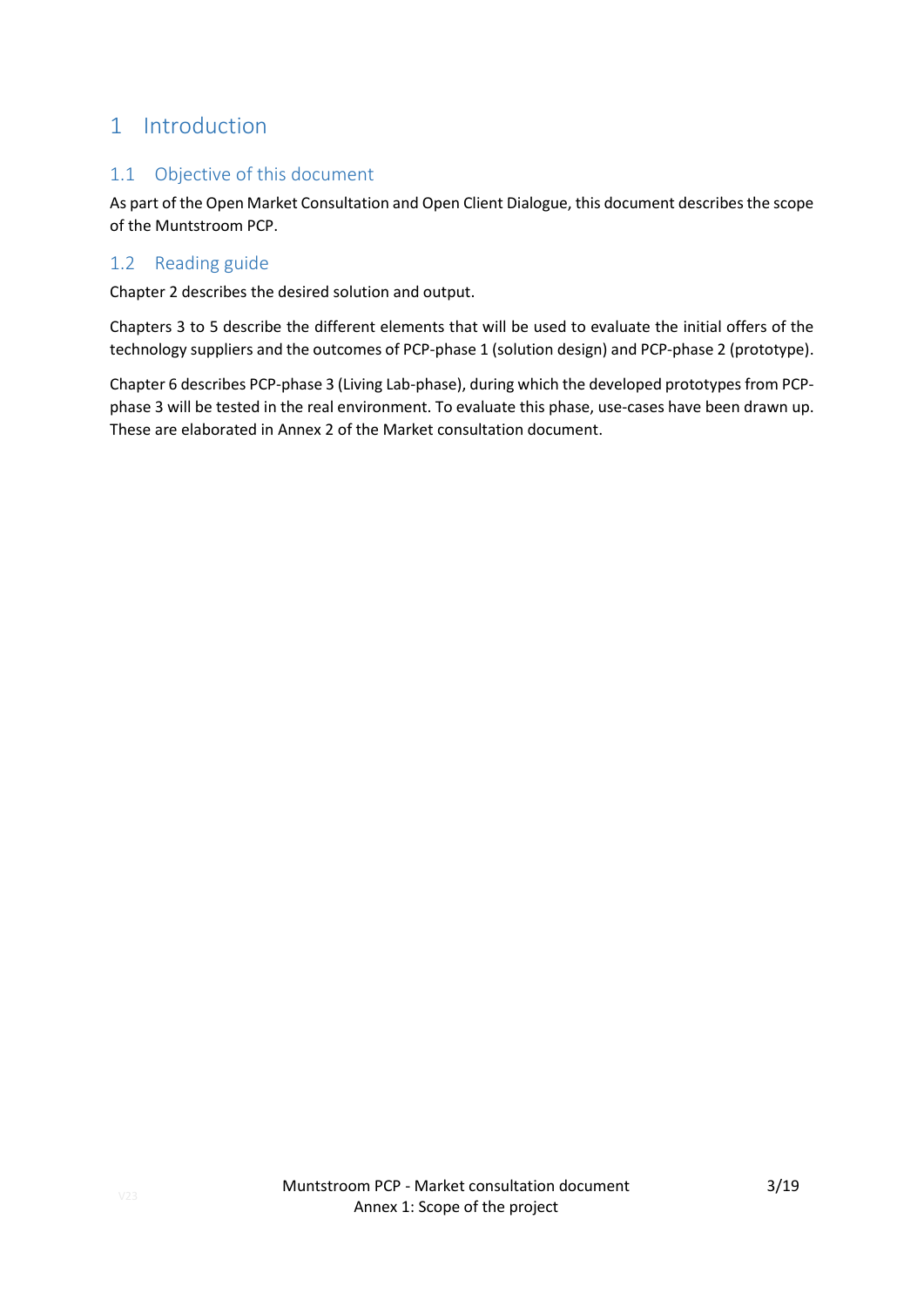# <span id="page-3-0"></span>2 Desired solution and output

To shape the pedestrian monitoring system, the general idea is to design and test a system that is designed to 1) capture, 2) communicate, 3) store, 4) process 5) analyse and 6) provide smart access to people flow data. These aspects are visualised in [Figure 1](#page-3-1) and [Figure 2](#page-4-0) and are further elaborated in the following chapters.

The expected output of the desired system consists of

- 1) Visualisations of the People Flow-data
- 2) People Flow-data sets (Open Data and on-demand data sets)
- 3) Support for routing.

This under the following conditions:

- a) Compliance with the sharing conditions of both public and private data sources
- b) The output responds to the use cases
- c) The system supports different business models
- d) End-to-end compliance with the regulation on Data Protection
- e) Different users can have different (levels of access to) information

Ad b) The uses cases are elaborated in Annex 2 of the Market consultation document.

Ad c) In the PCP we want to test this technology. Elaborating the business models themselves is NOT part of the project. Nor is the producing and/or selling of sets of data.



<span id="page-3-1"></span>*Figure 1: Data architecture of the desired solution*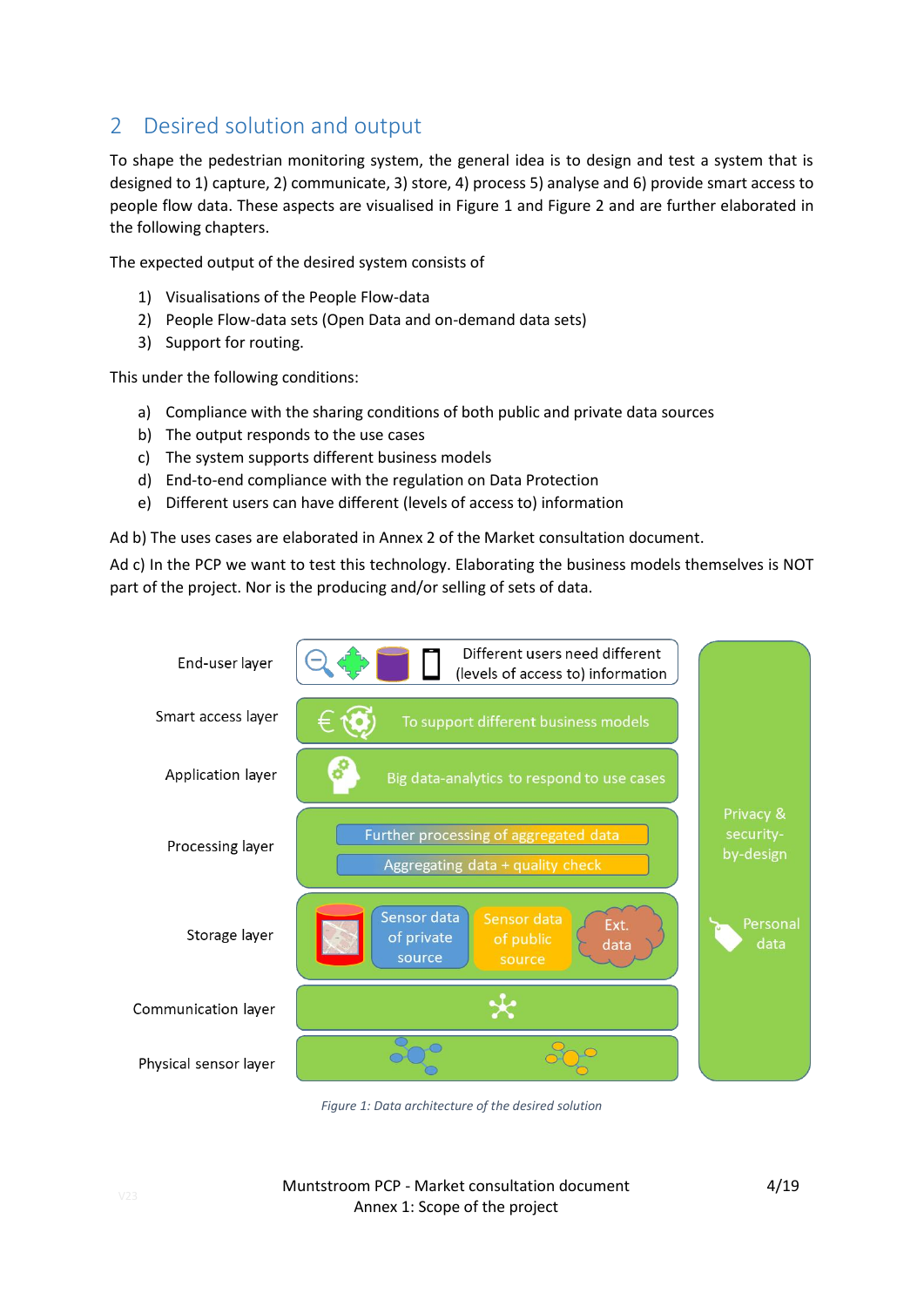

<span id="page-4-0"></span>*Figure 2: Visualisation of the desired solution*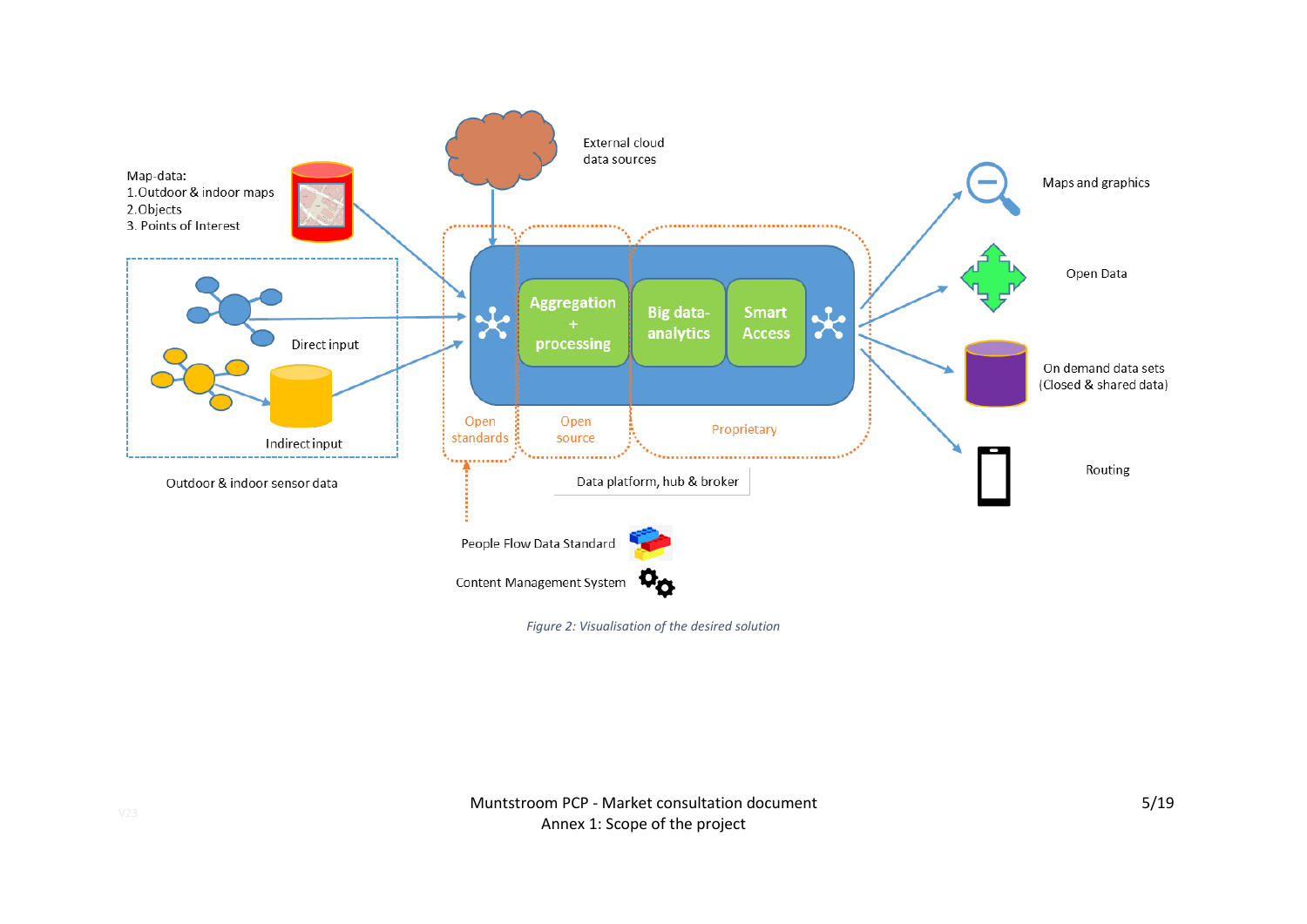# <span id="page-5-0"></span>3 Description of the desired outcome of a technical solution

This chapter describesthe desired outcome of the desired technical solution (end to end). The different architectural layers fro[m Figure 1](#page-3-1)*[Figure 1](#page-3-1)* are used as structure of the paragraphs.

### <span id="page-5-1"></span>3.1 Physical / input

### 3.1.1 Capture of People Flow-data

For the collection of People Flow-data, the PCP-suppliers are expected to provide, install and operate their own sensors(incl. beacons). It is up to the PCP-suppliers to define which technology/technologies they would like to use, to achieve to output-goals, as defined in this document.

NB 1. In this document the term "beacons" is used as a general term for positioning technologies. However, if PCP-suppliers want to use other technologies for the positioning, they are free to do so.

NB 2. To stimulate innovation the basic design principle is that *the intelligence and innovation need to be, in particular, in the platform and not in the sensors.*

#### 3.1.2 Map-data

To tackle the use cases the following Map-data will be made available by the Muntstroom PCP Group and should be considered by the PCP-suppliers.

- Outdoor: UrbIS-data<sup>1</sup> is a set of cartographic and alphanumeric data specific to the Brussels-Capital Region.
- Indoor: the Muntstroom PCP Group intend to make available:
	- o 3D-scans of the most important indoor areas.
	- o information about the most important objects.
- A basic set of information about the most important Points of Interest (POI), such as important destinations and their opening hours.

The exact areas, objects, information and method of scanning are subject of discussion in relation to the use cases that the PCP-suppliers would like to elaborate.

### 3.1.3 Content Management System

To collect the basic information on the POI, the PCP-suppliers should provide a Content Management System (CMS). PCP-suppliers should at least integrate and present the provided POI-data and the provided list of objects. The market parties will be challenged to enrich the basic POI-data with external data.

The goal of the CMS is to support the information gathering for and by the local POI. And this from an evolving perspective. E.g. to use the Muntstroom solution during temporary events, also information about temporary objects should be able to be introduced or removed.

<sup>1</sup> <https://bric.brussels/en/our-solutions/urbis-solutions>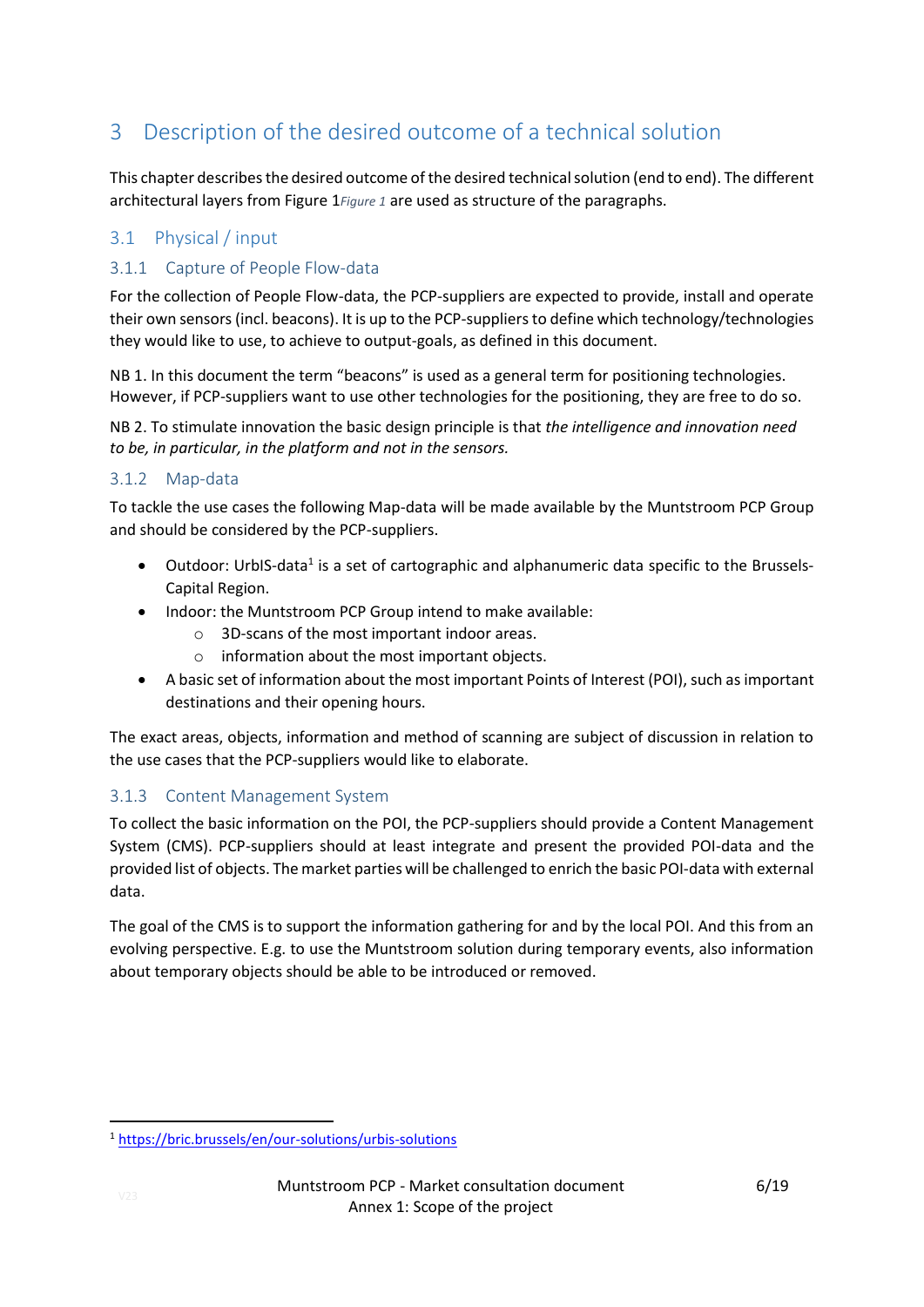#### 3.1.4 People Flow data standard

To shape the People Flow-data standard, the Muntstroom PCP Group prescribes certain metrics that are important to understanding of people flow, see Annex A and the output desires.

To develop the People Flow-data standard during the project, the market parties will be challenged to be actively involved with additional synchronization. During PCP-phase 3 (the Living Lab-phase) it needs to be tested if output desires can be achieved with the prescribed elements.

#### 3.1.5 On and off mode

The system must be able, on the input side, to facilitate wishes from sensor-owners concerning the non-sharing or non-processing of sensor-data. E.g. no data capture between 9 and 10h.

### <span id="page-6-0"></span>3.2 Communication

#### 3.2.1 Open standards

The Muntstroom PCP Group wants:

- that the output of different sensor technologies can be combined and analysed
- that the output different People Flow-related sensors could also be combined and analysed
- all systems to receive, understand and reutilise the sensor-data.
- to prevent that during PCP-phase 3 (living lab-phase) there are too many sensors placed at one place
- to prevent that sensors only work on one back end

For the communication of sensor-data the Muntstroom PCP Group therefore intends to mandate the use of open standards like:

- A standard for the sensor-data, micro- and metadata (People Flow data standard)
- Data exchange language (like xml)
- Open communication protocol for the exchange (like API)

### <span id="page-6-1"></span>3.3 Storage

#### 3.3.1 Storing different data side-by-side

The system should be able to store different data side-by-side. For example, because of the conditions for (re)using "private" data<sup>2</sup> and the difference between personal and non- personal data.

#### 3.3.2 Flexibility and future-proof

To support future data-sharing the data storage should be as flexible and future-proof as possible. This requires, for example, attention for the scalability, Total Cost of Ownership (TCO), interoperability and the usage of cloud-agnostic technologies.

 $2$  For example a sensor that is owned by a private / non-public commercial organisation that is sending data to the platform.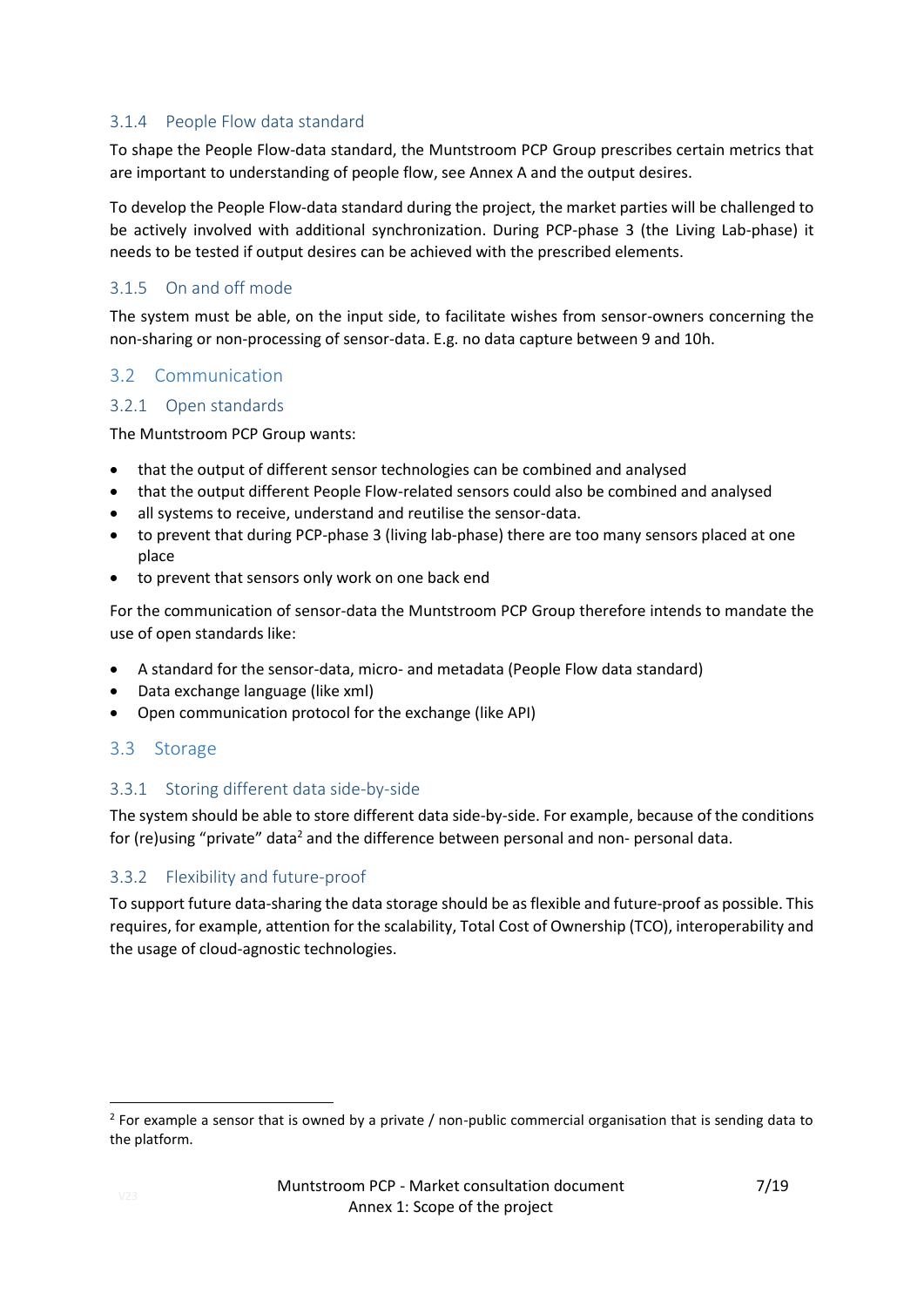#### <span id="page-7-0"></span>3.4 Processing: basic activities

#### 3.4.1 General vision

The basic processing (combining sensor-data, quality check, …) should support the underlying vision.

The manager of a space is installing Muntstroom-sensors. The manager will be the owner of the collected data. The data is uploaded, directly or indirectly, to the Muntstroom solution. Because of this, the manager has access to his complete set of data, nicely visualised in maps and graphics. This is the first advantage of using the Muntstroom solution.

For instance: the manager of the mobility hub De Brouckère can see how travellers move within the boundaries of the mobility hub.

The data of different owners is then combined. By sharing its data, under certain conditions, the data owners together become the owners of the aggregated data. Together they will have a more complete view of the people flow. However, with less details. This is the second advantage of using the Muntstroom solution.

For instance: Together the managers of the mobility hub and corridors can see how many travellers in general make use of their spaces. However, how persons exactly move *within* a space is restricted to the primary owner of the data.

*Table 1: Vision about data ownership and advantages for the aligned partners*

#### 3.4.2 Open Source software

For the basic processing software needs to be developed. The Muntstroom PCP Group wants this software to be open source (OSS), so other contracting authorities can use, reuse and modify the software, in accordance with their needs. Additionally, OSS relies on open standards accessible to everyone, removing potential issues related to format incompatibility which may exist in proprietary software.

#### 3.4.3 Data quality

This aspect is elaborated in § 5.9.

#### <span id="page-7-1"></span>3.5 Processing: preparing for analytics

After the "open" combination of data, the data needs to be further processed. This as input for the advanced analytics. As better and smarter analytics are the basis for better output, from here the Muntstroom solution is proprietary.

#### <span id="page-7-2"></span>3.6 Applications for analytics

Applications need to be developed to support advanced analytics. This to answer questions in the use cases like:

- What happened? (descriptive analytics)
- Why did it happen? (diagnostic analytics)
- What will happen? (predictive analytics)
- How can we make it happen? (prescriptive analytics)

In the data architecture the developed applications should be positioned close to the central storage environment.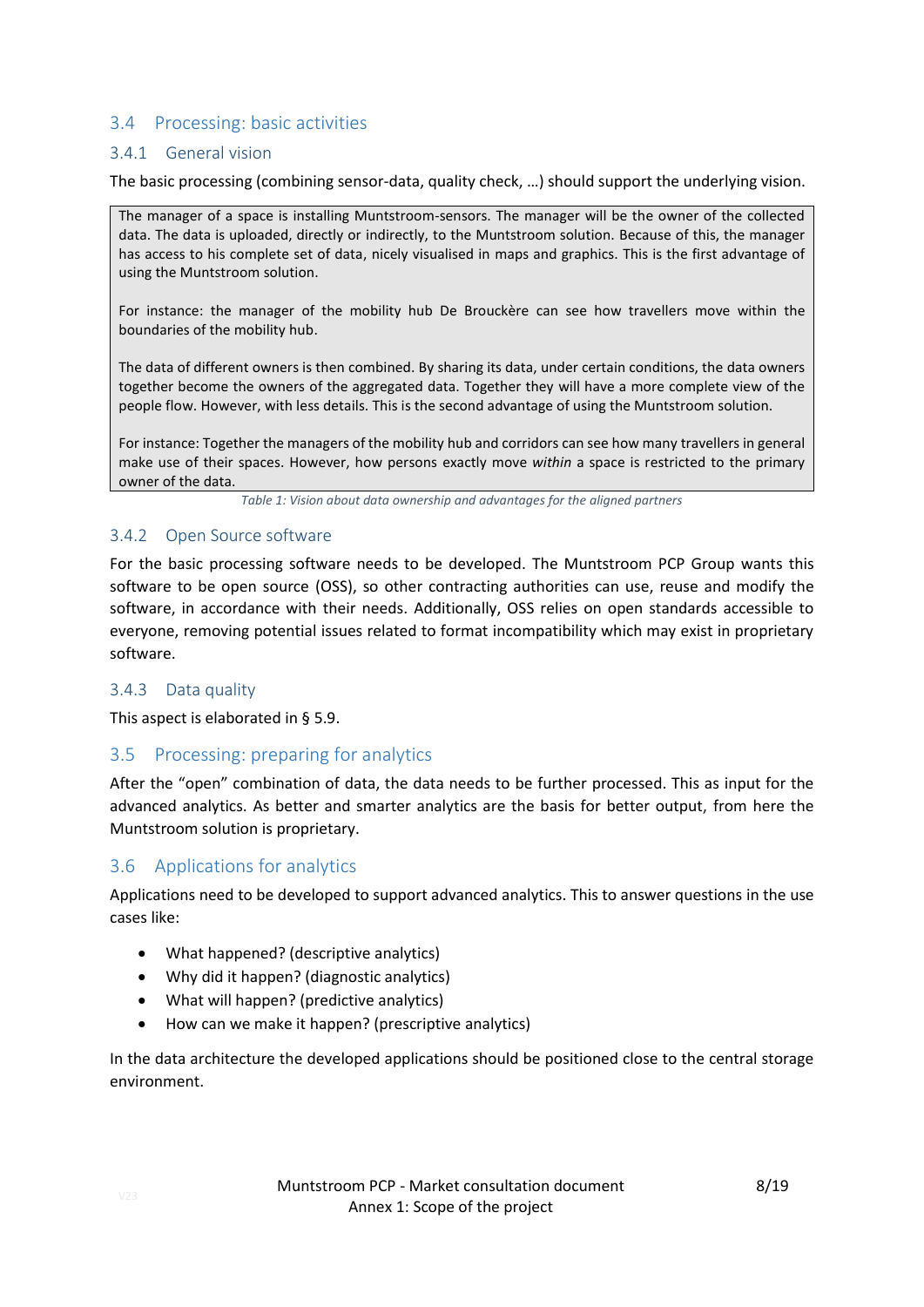As different users need different (levels of access to) information, the applications should not only respond to the use cases, but also consider the conditions for (re)using "private" data<sup>3</sup> and the difference between personal and non- personal data.

### <span id="page-8-0"></span>3.7 Smart Access

#### 3.7.1 Supporting different business models

The Muntstroom PCP Group would like the desired solution to support different business models, like visualised in the figure below.



*Figure 3: Different business models for data. Source: Agoria White Paper Data (2018)*

<sup>&</sup>lt;sup>3</sup> For example a sensor that is owned by a private / non-public commercial organisation that is sending data to the platform.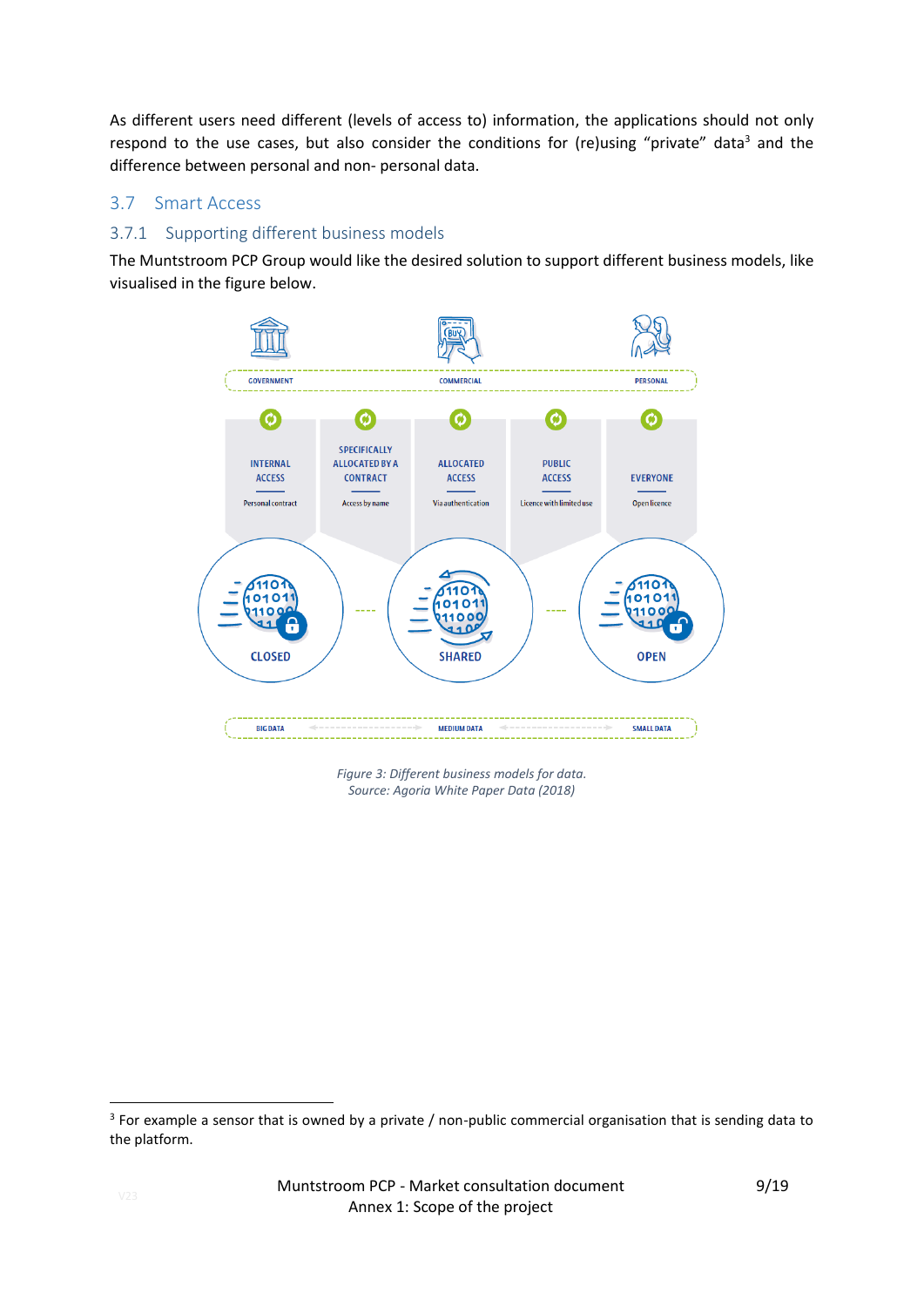In Annex 2 of the Market consultation document a use case on the Smart Access is elaborated. The underlying elements are elaborated in the table below. These elements and the use case will be supplemented with the outcome of the Open Client Dialogue.

| <b>Reason</b> | <b>Explanation</b>                                                                                                                                                                                                                                             |  |  |
|---------------|----------------------------------------------------------------------------------------------------------------------------------------------------------------------------------------------------------------------------------------------------------------|--|--|
| <b>Closed</b> | different Public users need to have access to different levels of information <sup>4</sup><br>shielding of possible competitively sensitive information<br>2.                                                                                                  |  |  |
| <b>Shared</b> | output for users that do / dot not attribute with sensor data<br>3.<br>output for users that do / dot not attribute with People Flow related data (Data<br>4.<br>broker)<br>different level of output can be combined into a product for specific users.<br>5. |  |  |
| <b>Open</b>   | to support EU and Brussels Open Data-requirements. Both existing and future.<br>6.<br>to support research and economic growth<br>7.                                                                                                                            |  |  |

*Table 2: Elements regarding the Smart Access*

### 3.7.2 Data Broker-function

As part of the Smart Access a Data Broker-function should be developed

- 1. During PCP-phase 1 and 2 a billing environment (cash register) should be developed
- 2. During PCP-phase 3 the Data & Contract-validation should be tested.

#### <span id="page-9-0"></span>3.8 End-user

Each controller will be responsible for the settings to pull data from the solution. The access should therefore be designed:

- In a way that allows the controller to enter default settings to request (or block) access to specific data sets.
- The introducing of these default settings must be ensured by additional steps and additional authorisation.
- To make it possible to link the default settings to different authorisation levels.
- To be able to cope with many different settings / security levels. Also within a company itself (different departments).

<sup>4</sup> E.g. public parties with and without security-related tasks. For one and the same use case, it should be possible to provide output both with and without personal data.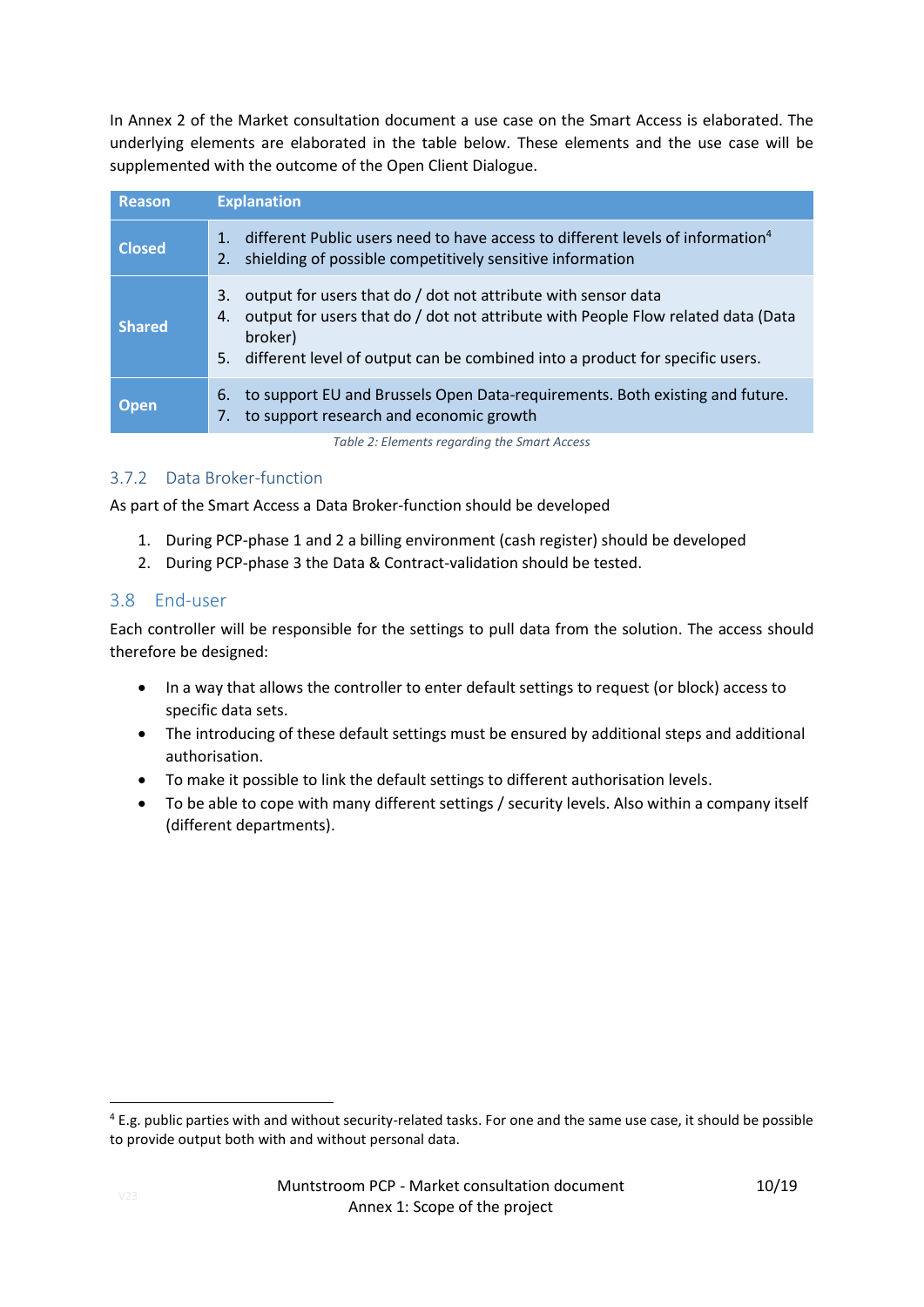# <span id="page-10-0"></span>4 Privacy & security-by-design

The Muntstroom PCP Group would like an end-to-end solution that embeds privacy & security by design. Se[e Figure 1: Data architecture of the desired solution.](#page-3-1)

### <span id="page-10-1"></span>4.1 Follow the river, but not the little droplets

As stated in chapter 2, the Muntstroom PCP Group would like to "follow the river, but not the little droplets". This means that the desired Muntstroom solution should include an end-to-end solution for Privacy, Data Protection and security (privacy-by-design, security-by-design).

For instance (1): the desired output of chapter 3 is focussing on trends in people flow, not on the tracking of individual pedestrians.

For instance (2): PCP-suppliers are expected to support routing. To test this a routing app needs to be developed that can only be used after authorisation (opt-in) and is controlled by calculations that are being done on the smartphone itself (and NOT in de cloud.) The routing app only uses data from beacons, there is NO communication back to the platform.

Once such a routing-product or service is released to the public, the strictest privacy settings should apply by default, without any manual input from the end-user. Because of this, privacy-by-default is also a guiding principle.

### <span id="page-10-2"></span>4.2 Privacy-by-design strategies

The EU Agency for Cybersecurity (ENISA) has defined different strategies to integrate privacy and data protection principles directly in the design phase. When these strategies are mapped against the data architecture layer it shows clearly what Privacy Enhancing Technologies (PET) should be in place in the different stages. See Table 3. The Muntstroom PCP Group will ask technology vendors to present a similar figure with the data-by-design strategies they propose per data architecture layer.

### <span id="page-10-3"></span>4.3 User pulls information out of the system

The data/information should be pulled out of the system by a user and thus NOT be pushed by the system to the user. The general idea is that the user who pulls out the data/information from the system, should never get other information than the user is entitled to [for instance because of its public tasks]. Nor can a user receive more information than was requested. However, the solution itself contains all data captured to allow the ultimate re-use of this data.

Because of the above, security aspects like the identification, authentication and authorisation are also very important. See § [3.8](#page-9-0) End-user.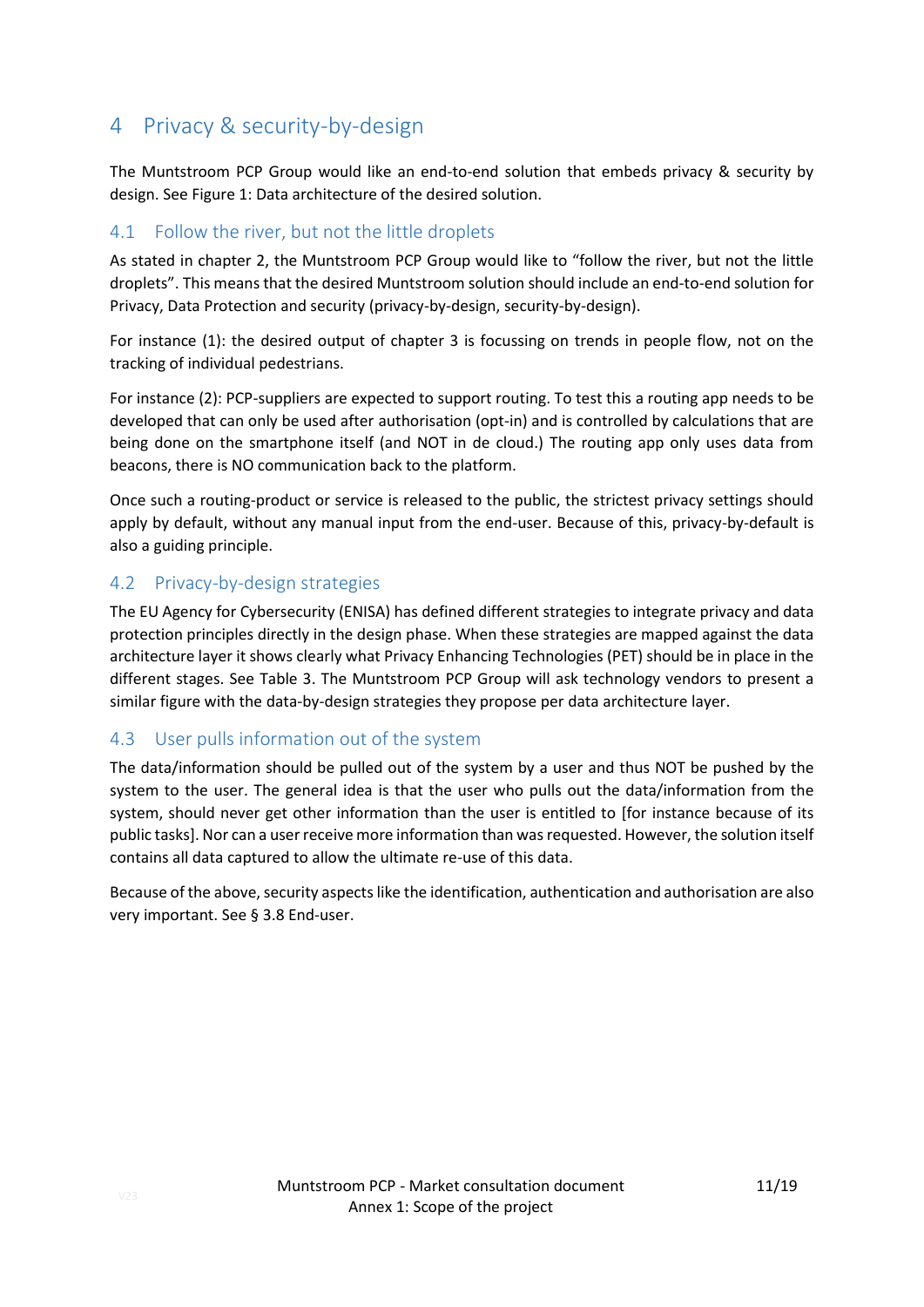|   | <b>BIG DATA</b><br><b>VALUE CHAIN</b> | <b>KEY PRIVACY BY DESIGN STRATEGY</b> | <b>IMPLEMENTATION</b>                                                                                                                                                                       |
|---|---------------------------------------|---------------------------------------|---------------------------------------------------------------------------------------------------------------------------------------------------------------------------------------------|
|   | Data<br>acquisition/collection        | MINIMIZE                              | Define what data are needed before collection, select<br>before collect (reduce data fields, define relevant controls,<br>delete unwanted information, etc), Privacy Impact<br>Assessments. |
|   |                                       | <b>AGGREGATE</b>                      | Local anonymization (at source).                                                                                                                                                            |
| 1 |                                       | HIDE                                  | Privacy enhancing end-user tools, e.g. anti-tracking tools,<br>encryption tools, identity masking tools, secure file<br>sharing, etc.                                                       |
|   |                                       | <b>INFORM</b>                         | Provide appropriate notice to individuals - Transparency<br>mechanisms.                                                                                                                     |
|   |                                       | <b>CONTROL</b>                        | Appropriate mechanisms for expressing consent. Opt-out<br>mechanisms.<br>Mechanisms for expressing<br>privacy<br>preferences, sticky policies, personal data stores.                        |
| 2 | Data analysis & data<br>curation      | <b>AGGREGATE</b>                      | Anonymization<br>techniques<br>(k-anonymity<br>family.<br>differential privacy).                                                                                                            |
|   |                                       | <b>HIDE</b>                           | Searchable encryption, privacy preserving computations.                                                                                                                                     |
| з | Data storage                          | <b>HIDE</b>                           | Encryption of data at rest.<br>Authentication and access control mechanisms.<br>Other measures for secure data storage.                                                                     |
|   |                                       | <b>SEPARATE</b>                       | Distributed/ de-centralised storage and analytics facilities.                                                                                                                               |
| 4 | Data use                              | <b>AGGREGATE</b>                      | Anoymisation techniques.<br>Data quality, data provenance.                                                                                                                                  |
| 5 | All phases                            | <b>ENFORCE/ DEMONSTRATE</b>           | Automated policy definition, enforcement, accountability<br>and compliance tools.                                                                                                           |

*Table 3: Privacy-by-design strategies / architecture layer Source: Privacy by design in big data (ENISA, 2015)*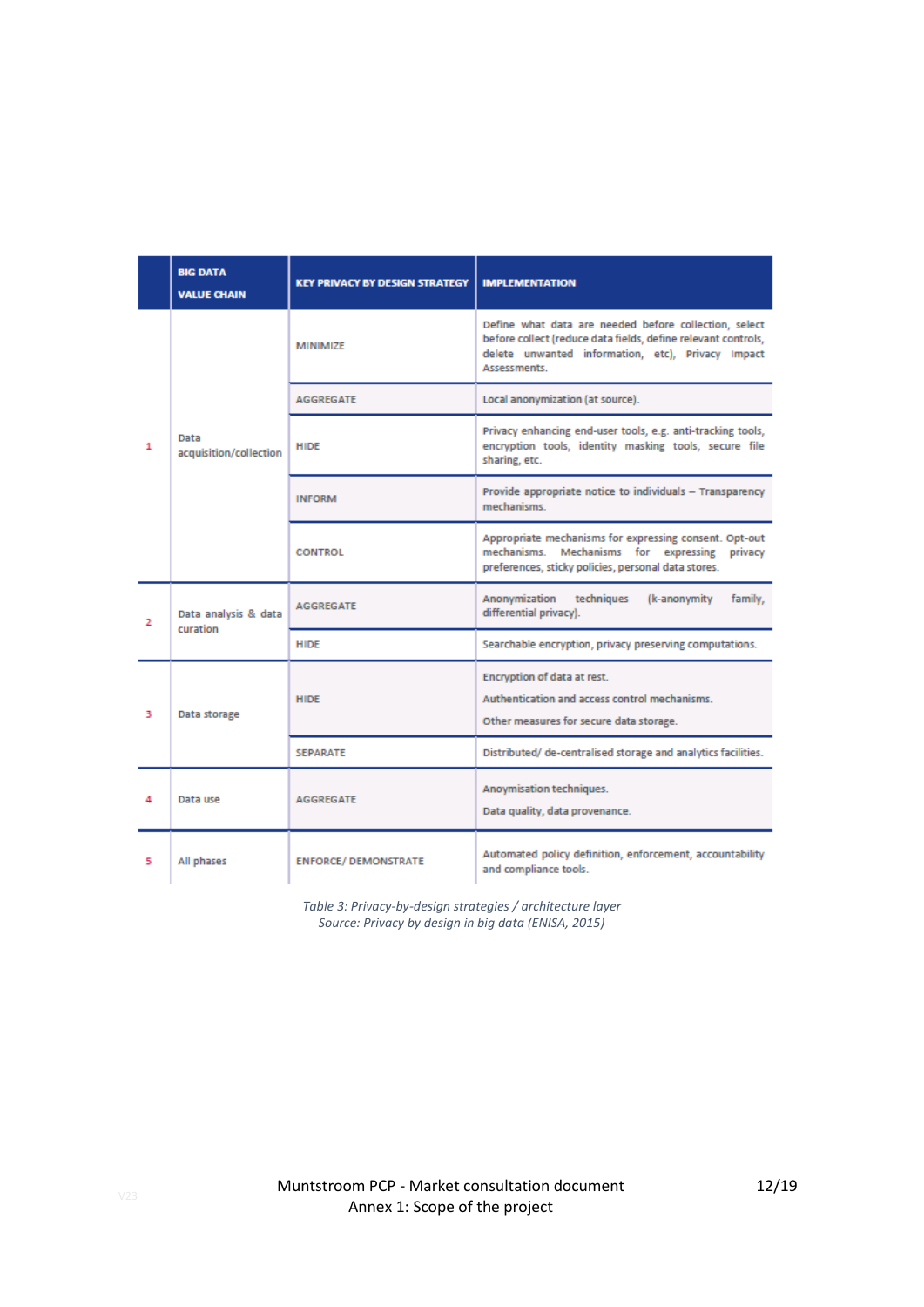# <span id="page-12-0"></span>5 General requirements

### <span id="page-12-1"></span>5.1 Eliminating future barriers

The design of the desired Muntstroom solution should eliminate any future barriers that stand in the way of data sharing. Here one should think about requirements like:

- **Sensors** 
	- Simple installation of sensors, flexible use and low energy use (to support temporary use. E.g. around events and roadwork)
	- Being able to function in different urban configurations (street, square, shop interior, metro station, etc.).
- Avoid vendor lock-in (architecture independent of technology and open data-formats)
- Mobile-by-design / responsive web design + analytics
- The usage of cloud-agnostic technologies.
- (near-to) Real-Time response times

#### <span id="page-12-2"></span>5.2 Languages

- the technical interface of the final solution should be made available in English.
- the user interface of the final solution should be made available in at least French and Dutch.

### <span id="page-12-3"></span>5.3 Ownership of the data

The current idea of the ownership of the data is as follows

|                                 | Only sensor data          | <b>Combined with external data</b>                                                                |
|---------------------------------|---------------------------|---------------------------------------------------------------------------------------------------|
| <b>Sensor data</b>              | Of sensor owner           | Idem                                                                                              |
| <b>Combined</b><br>sensor data  | Jointly, by sensor owners | Idem                                                                                              |
| <b>Added</b><br>external data   | $\overline{\phantom{0}}$  | Depends on license conditions of data<br>provider                                                 |
| <b>Enriched by</b><br>analytics | Jointly, by sensor owners | In principle jointly, by sensor owners. But<br>depends on license conditions of data<br>providers |

*Table 4: Ownership of the data in 2 different scenarios*

### <span id="page-12-4"></span>5.4 Accessibility of the output

The output should be accessible via a computer, tablets and smartphone. The desired Muntstroom solution should thus be mobile-by-design and have a responsive web design and analytics.

### <span id="page-12-5"></span>5.5 Intellectual Property Rights and royalty scheme

The desired Muntstroom solution consists of two chunks (see [Figure 2\)](#page-4-0):

- 1. Collecting the data via open standards and combining the data and basic processing via open source software
- 2. Advanced processing, analytics and smart access via a proprietary solution

The ownership of the be developed solution will belong to the PCP-participant(s) that have/has developed the solution. The Muntstroom PCP Group will request free licenses for use.

13/19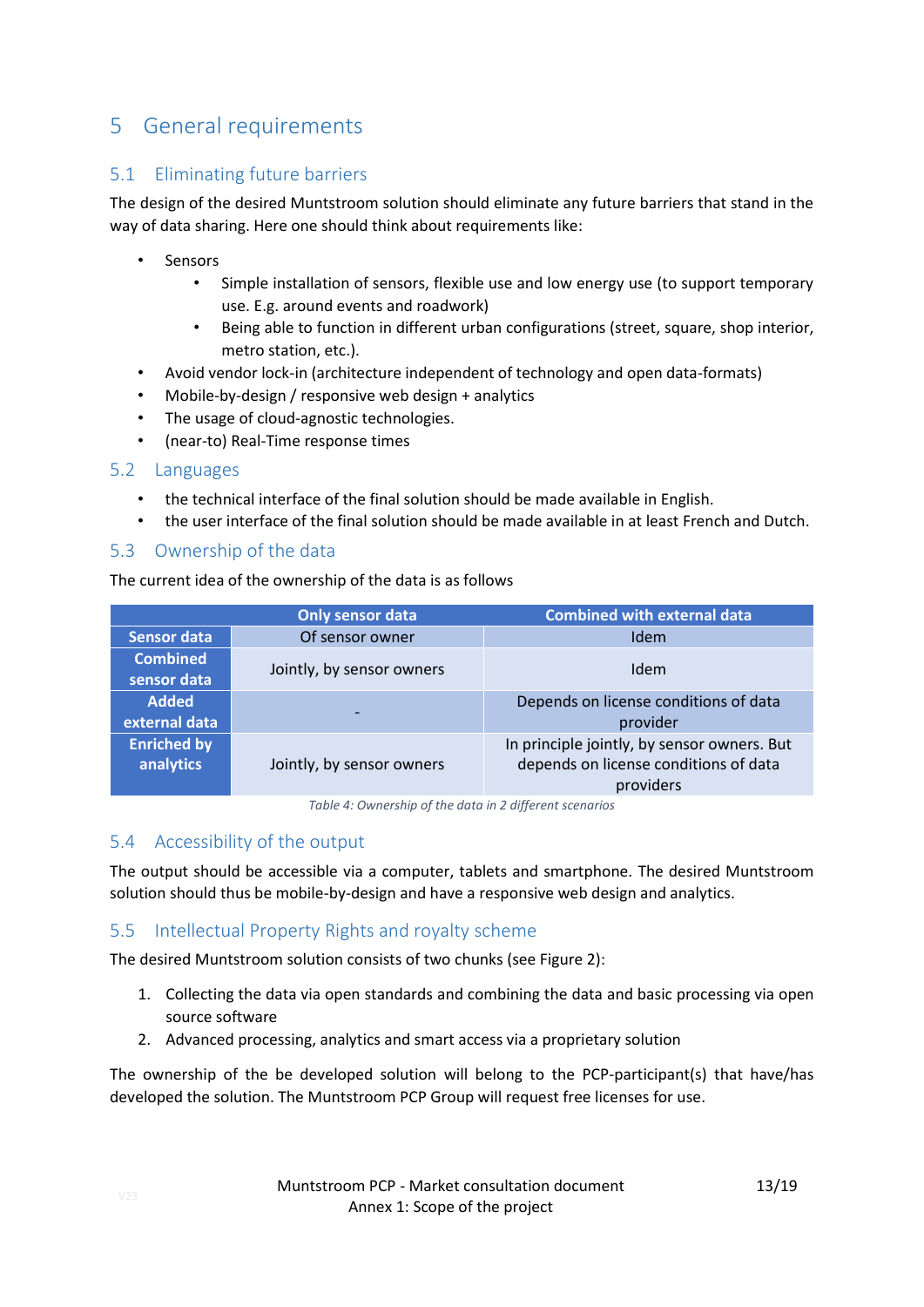### <span id="page-13-0"></span>5.6 Interoperability during and after the PCP

During PCP-phase 3 (the Living Lab-phase) the Muntstroom solution will be tested in a greenfield. Therefore, no integration with the IT systems or datasets of the members of the Muntstroom PCP Group will be required.

However, the Muntstroom PCP Group does want to have a better understanding of the requirements on interoperability for the subsequent PPI. Hence, during the PCP, the Muntstroom PCP Group intends to require the PCP-suppliers to elaborate on how they would integrate their solution into the existing systems as well as to define/estimate the Total Cost of Ownership (TCO) of such integration.

### <span id="page-13-1"></span>5.7 Minimal Total Costs of Ownership

The Muntstroom PCP Group would like to control / minimize the Total Costs of Ownership (TCO). As a prerequisite this means that:

- The sensors need to
	- o be as stable as possible
	- o be easy to install, be maintained and/or be replaced
	- o have a minimal susceptibility to interference
	- o have a long lifespan
- against a CAPEX and OPEX that is as low as possible.
- The intelligence and innovation need to be, in particular, in the platform and not in the sensors.

### <span id="page-13-2"></span>5.8 Energy use

As part of the TCO, energy usage / costs are an important requirement. This will depend on different aspects, like:

- a) The number of sensors and the sort of sensor technology that are used.
- b) The connectivity needed to transport data over a certain distance
- c) The availability of an access to the electric grid (battery use or solar panels instead)

### <span id="page-13-3"></span>5.9 Data quality

The output data should have a certain data quality. The European Data Portal has indicated three indicators to assess the quality of any dataset<sup>5</sup>:

- Content quality datasets should be complete and accurate.
- Timeliness data must be up to date and must be published as soon as an update is available.
- Consistency standards must be used, and published data must be consistent in terms of equal quality and continuity over time.

To evaluate this, the Muntstroom PCP group will request data quality management plans from the technology vendors and their compliance thereof:

- During PCP-phase 1 quality management plans as part of the deliverables (incl. definition of data quality, security, privacy)
- During PCP-phases 2 and 3 the technology vendors will be evaluated based on the compliance with their quality management plans.

<sup>&</sup>lt;sup>5</sup> source: Business-to-government data sharing for the public interest (European Commission, 2020)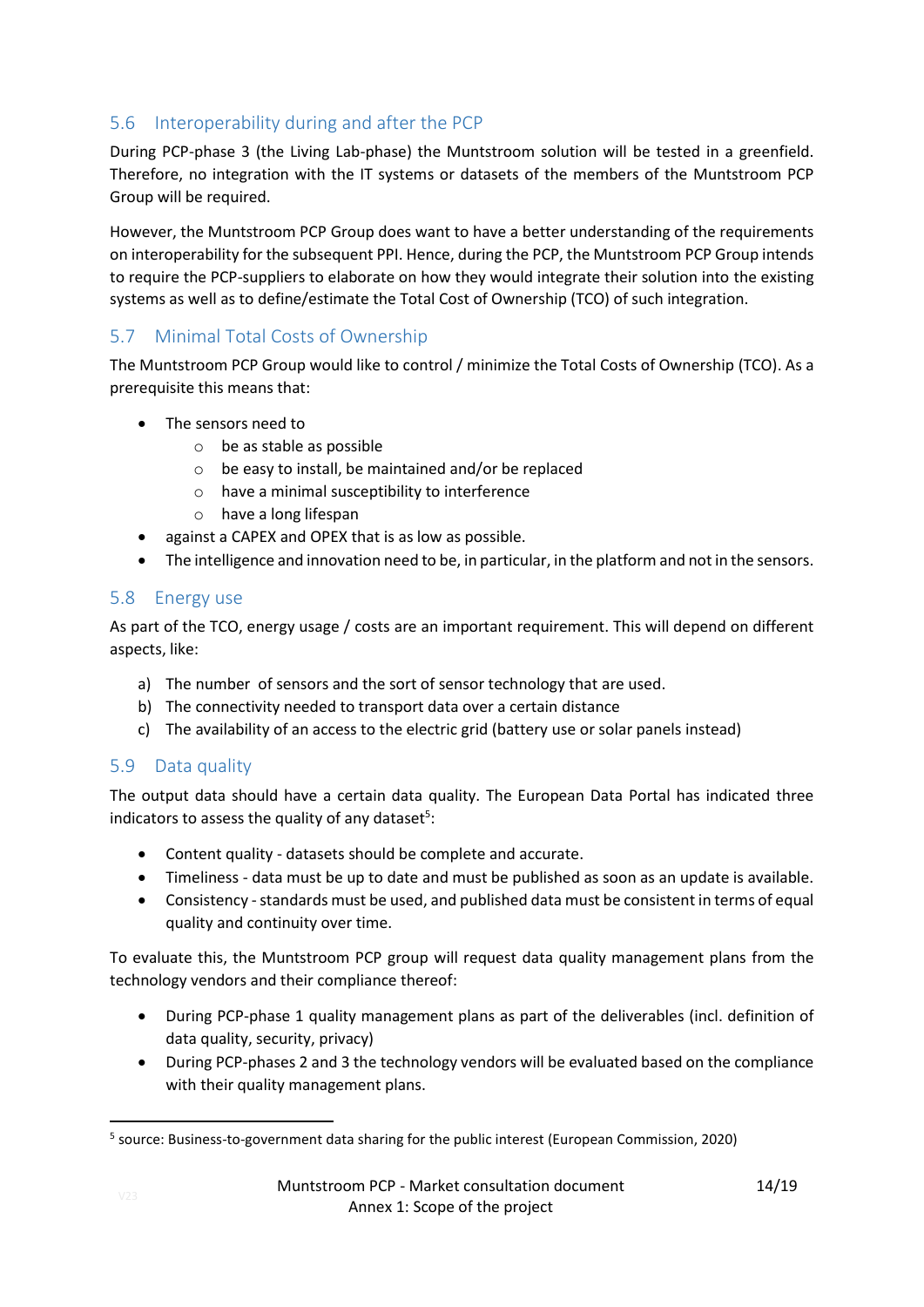# <span id="page-14-0"></span>6 Testing in a living Lab

The prototypes of PCP-phase 2 will be tested in a real environment during PCP-phase 3.

#### <span id="page-14-1"></span>6.1 The foreseen test area

The foreseen test area is on, around and under the Brussels Place de la Monnaie / Muntplein.

The Muntplein is amongst other a microcosmos for mobility. There are for instance 2 carparking garages (above and underground), an underground secured bicycle parking, an underground combined metro- and tram (prémetro)station, various bus stops and a lot free floating bike andscooters.

Most importantly, there are many pedestrians who cross the Place de la Monnaie every month between the shopping districts of Rue Neuve and the Rue des Fripiers.

The Place de la Monnaie accommodates known destinations like shopping mall De Mint, the Muntpunt library, Opera House La Monnaie / De Munt, hotels and horeca.

Last, during the year many events are being organised on the square.

#### <span id="page-14-2"></span>6.2 Testing use cases

The testing during the Living Lab-phase will be done by means of use cases. See Annex 2 of this Market consultation document. The PCP-suppliers will be required to address mandatory and "nice to have" use-cases. This way PCP-suppliers will be challenged to go beyond the minimum required.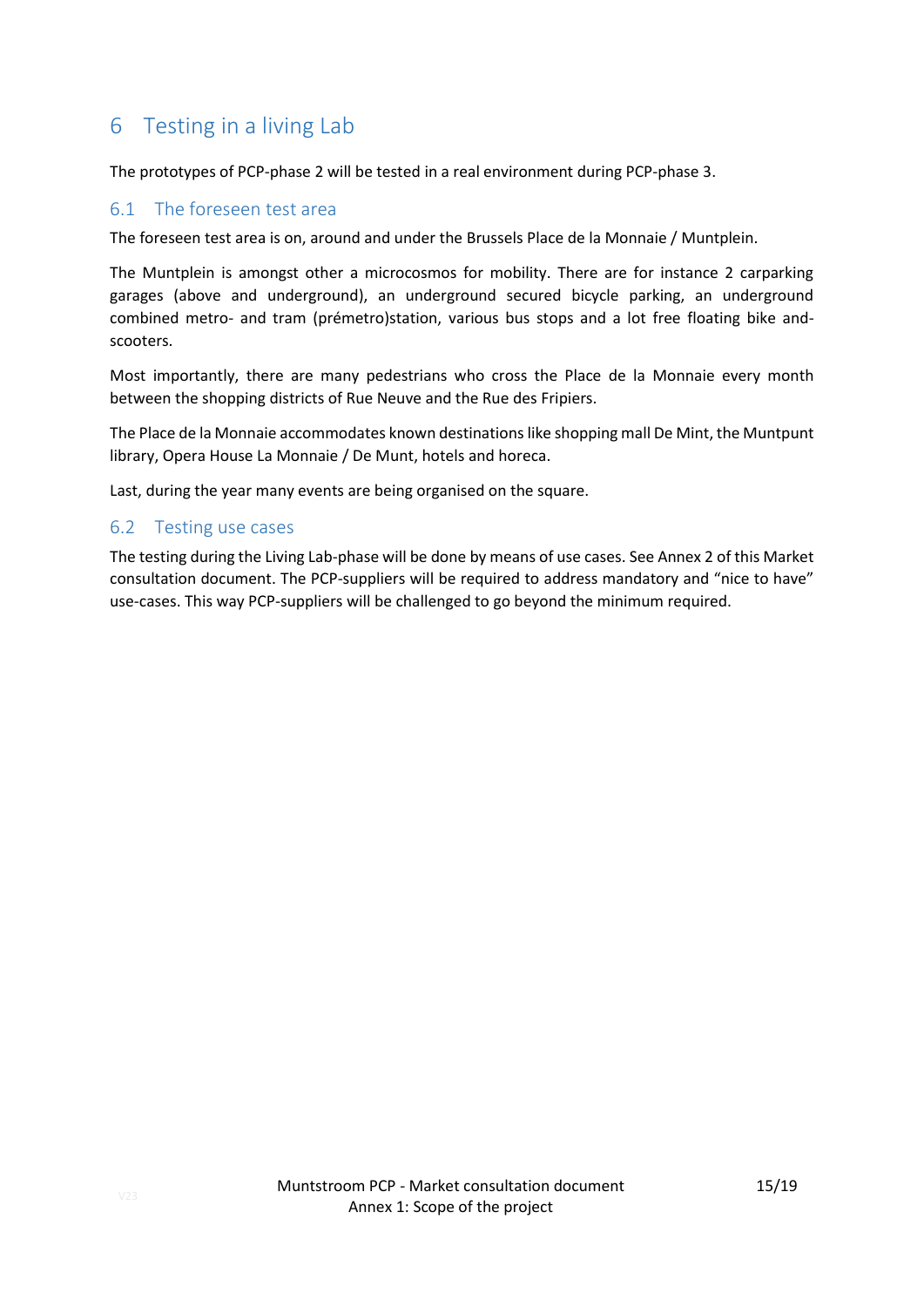# <span id="page-15-0"></span>List of Acronyms

| <b>Abbreviation</b>     | <b>Word</b>                                                                  |
|-------------------------|------------------------------------------------------------------------------|
| <b>BCR</b>              | <b>Brussels Capital Region</b>                                               |
| <b>CIRB-CIBG</b>        | The Brussels Regional Informatics Centre                                     |
| <b>CMS</b>              | <b>Content Management System</b>                                             |
| <b>Eafip initiative</b> | European Assistance for Innovation Procurement initiative                    |
| <b>EU</b>               | <b>European Union</b>                                                        |
| <b>FAIR</b>             | FAIR-principles: Findable, Accessible, Interoperable, Re-usable <sup>6</sup> |
| <b>FRAND</b>            | Fair, Reasonable and Non-Discriminatory                                      |
| <b>IPR</b>              | <b>Intellectual Property Rights</b>                                          |
| <b>MaaS</b>             | Mobility as a Service                                                        |
| <b>OECD</b>             | The Organisation for Economic Co-operation and Development                   |
| <b>OCD</b>              | Open Client Dialogue                                                         |
| <b>OMC</b>              | Open Market Consultation                                                     |
| <b>OSS</b>              | Open Source Software                                                         |
| PA                      | <b>Process Automation</b>                                                    |
| <b>PCP</b>              | <b>Pre-Commercial Procurement</b>                                            |
| <b>PETs</b>             | <b>Privacy Enhancing Technologies</b>                                        |
| PPI                     | <b>Public Procurement of Innovative solutions</b>                            |
| <b>PRM</b>              | Persons with reduced mobility                                                |
| R&D                     | <b>Research and Development</b>                                              |
| <b>SOTA</b>             | State of the Art Analysis                                                    |
| <b>STIB-MIVB</b>        | <b>Brussels Intercommunal Transport Company</b>                              |
| <b>TCO</b>              | <b>Total Cost of Ownership</b>                                               |
| <b>TED</b>              | <b>Tenders Electronic Daily</b>                                              |
| <b>TRL</b>              | <b>Technology Readiness Levels</b>                                           |

**<sup>.</sup>** <sup>6</sup> [Directive \(Eu\) 2019/1024 of the European Parliament and of the Council of 20 June 2019 on open data and the](https://eur-lex.europa.eu/legal-content/EN/TXT/PDF/?uri=CELEX:32019L1024&from=EN)  [re-use of public sector information. Official Journal of the European Union L 172/56, 26.6.2019. Recital 27.](https://eur-lex.europa.eu/legal-content/EN/TXT/PDF/?uri=CELEX:32019L1024&from=EN)  [Article 10. Research data.](https://eur-lex.europa.eu/legal-content/EN/TXT/PDF/?uri=CELEX:32019L1024&from=EN) *"1.Member States shall support the availability of research data by adopting national policies and relevant actions aiming at making publicly funded research data openly available ('open access policies'), following the principle of 'open by default' and compatible with the FAIR principles. In that context, concerns relating to intellectual property rights, personal data protection and confidentiality, security and legitimate commercial interests, shall be taken into account in accordance with the principle of 'as open as possible, as closed as necessary'. Those open access policies shall be addressed to research performing organisations and research funding organisations."*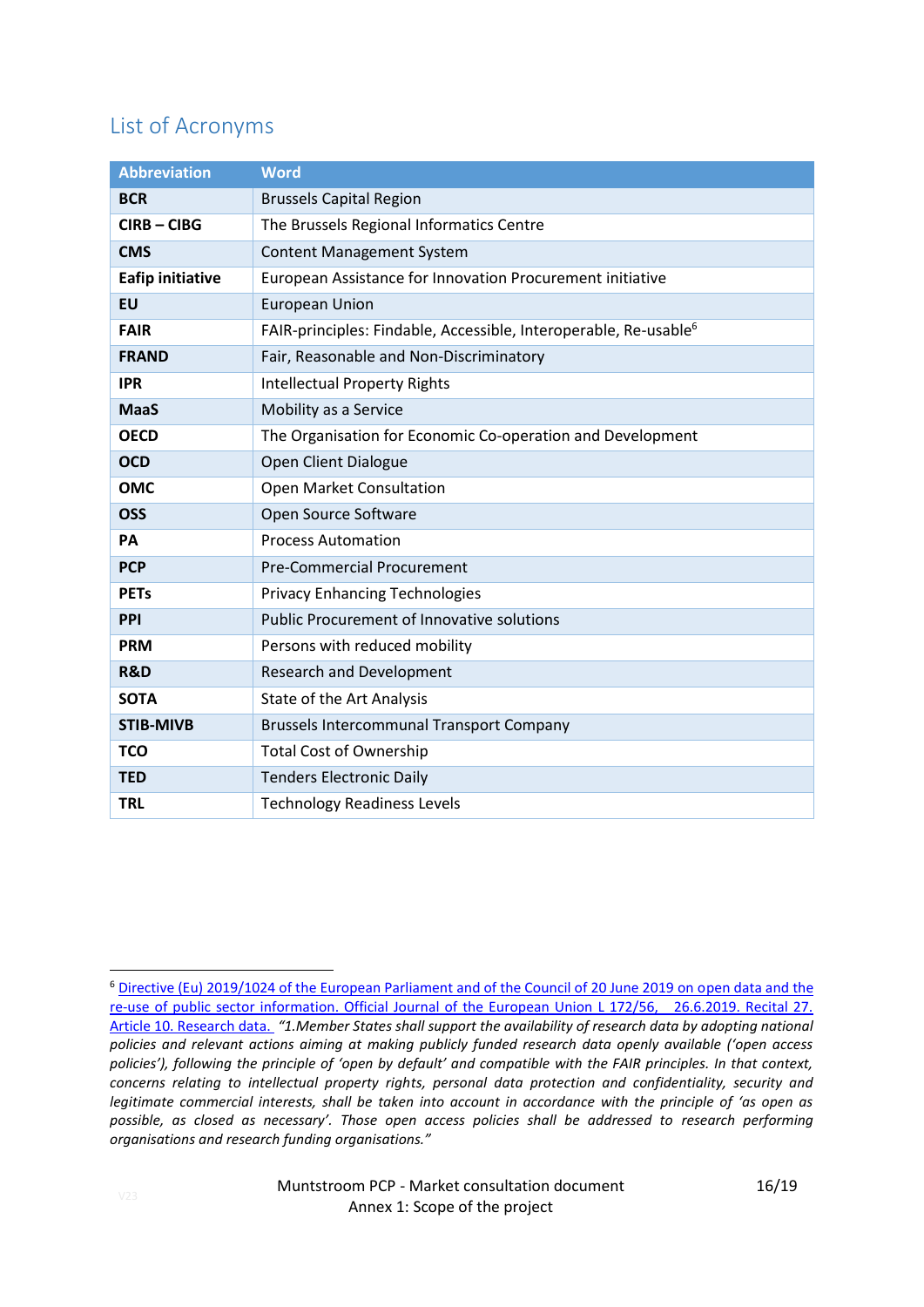# <span id="page-16-0"></span>Annex A: People Flow-data

To support policy development on pedestrians and PRM and taking effective measures, the Muntstroom PCP Group wants the collected data to be structured in accordance with the Public Life Data Protocol  $(2017)^7$  of the Gehl Institute.

The Public Life Data Protocol describes a set of metrics that are important to the understanding of public life—people moving and staying in public space—and aims to establish a common format for the collection and storage of such data. See e.g. the figure and table below.

<sup>7</sup> <https://gehlpeople.com/tools/public-life-data-protocol-beta/>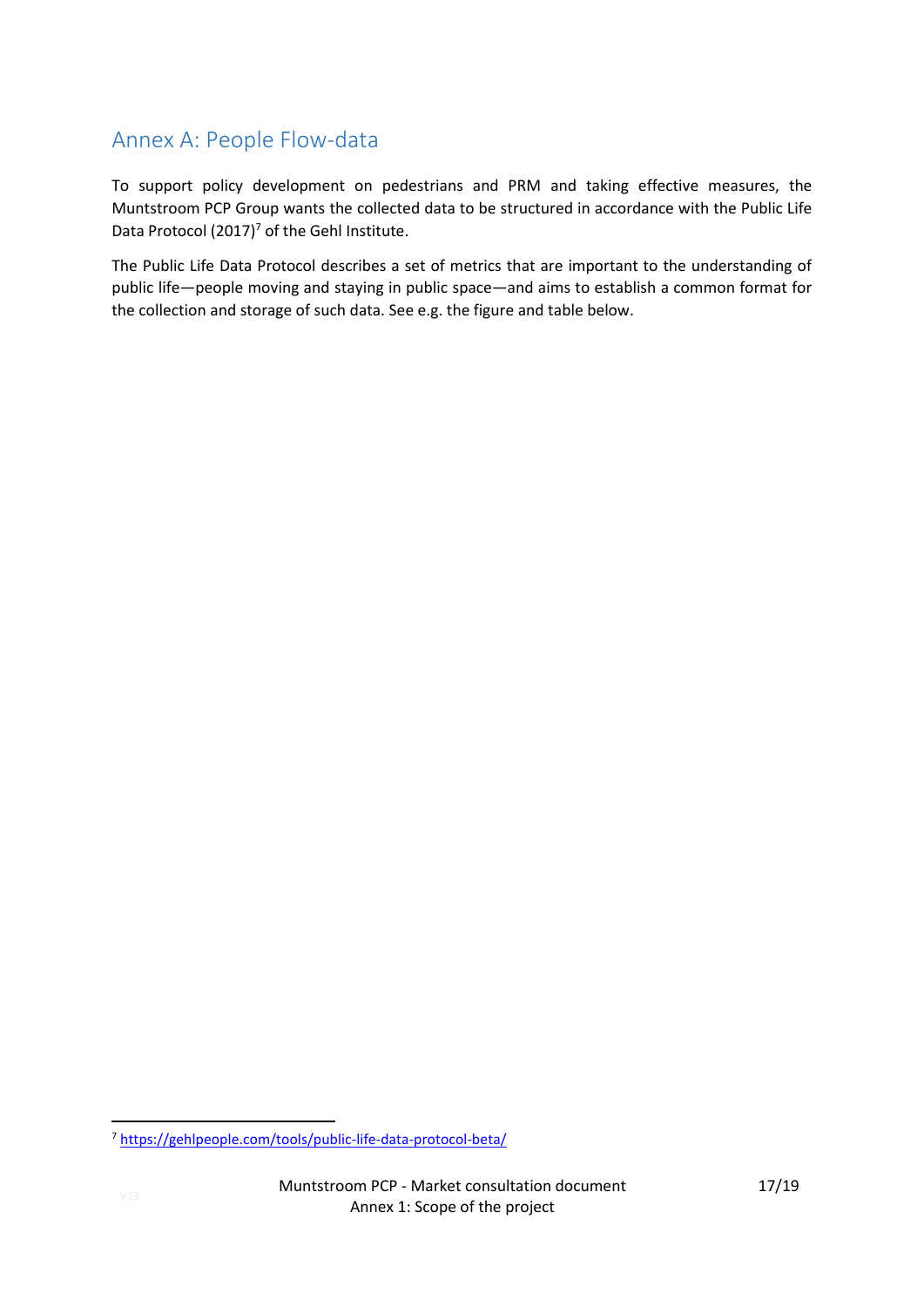#### **GENDER**

Applies to people staying and moving



#### **Example Questions:**

Do all genders feel equally invited?

Are the planned activities in accordance with the users of the place?

Do gender minorities choose to walk in public at night?

#### **POSTURE**

Applies to people staying



#### **Example Questions:**

Do people feel comfortable lying down and sitting within the space?

Are there invitations for people to rest?

How do people use the urban furniture and other elements within the space?

# Applies to people staying and moving



#### **Example Questions:**

**AGE** 

How many children visit this place?

Do the people on the street match the census data for the area?

Do the elderly have adequate facilities to spend time outside?

#### **ACTIVITIES**

Applies to people staying and moving



#### **Example Questions:**

Are people engaged in a single activity or multiple activities?

Are the activities that people spend time doing optional or necessary? What is the diversity of activities?

#### **Example Questions:**

Applies to people moving

**MODE** 

What is the detailed mode-split across a street section?

Is the street of the right width and surface type for the users?

How many people move through the space at night?

#### **OBJECTS**

Applies to people staving and moving



#### **Example Questions:**

How many of the pedestrians are also walking a dog? Do people carry their own chairs or

blankets into the space? Are bicyclists wearing helmets?

Applies to people staying and moving

#### **Example Questions:**

**GROUPS** 

How sociable are the people staying within this place?

Does the urban furniture provide opportunities for groups to meet?

Do people need space to walk in pairs?

#### **GEOTAG**

Applies to people staying



#### **Example Questions:**

Which corners of the space are more popular for people to spend time in?

Are some kinds of urban furniture more popular than others?

What is the impact of shade and sun?

*Figure 4 : Public Life survey components Source : Public Life Data Protocol (Gehl Institute, 2017)*

Muntstroom PCP - Market consultation document Annex 1: Scope of the project

18 /19